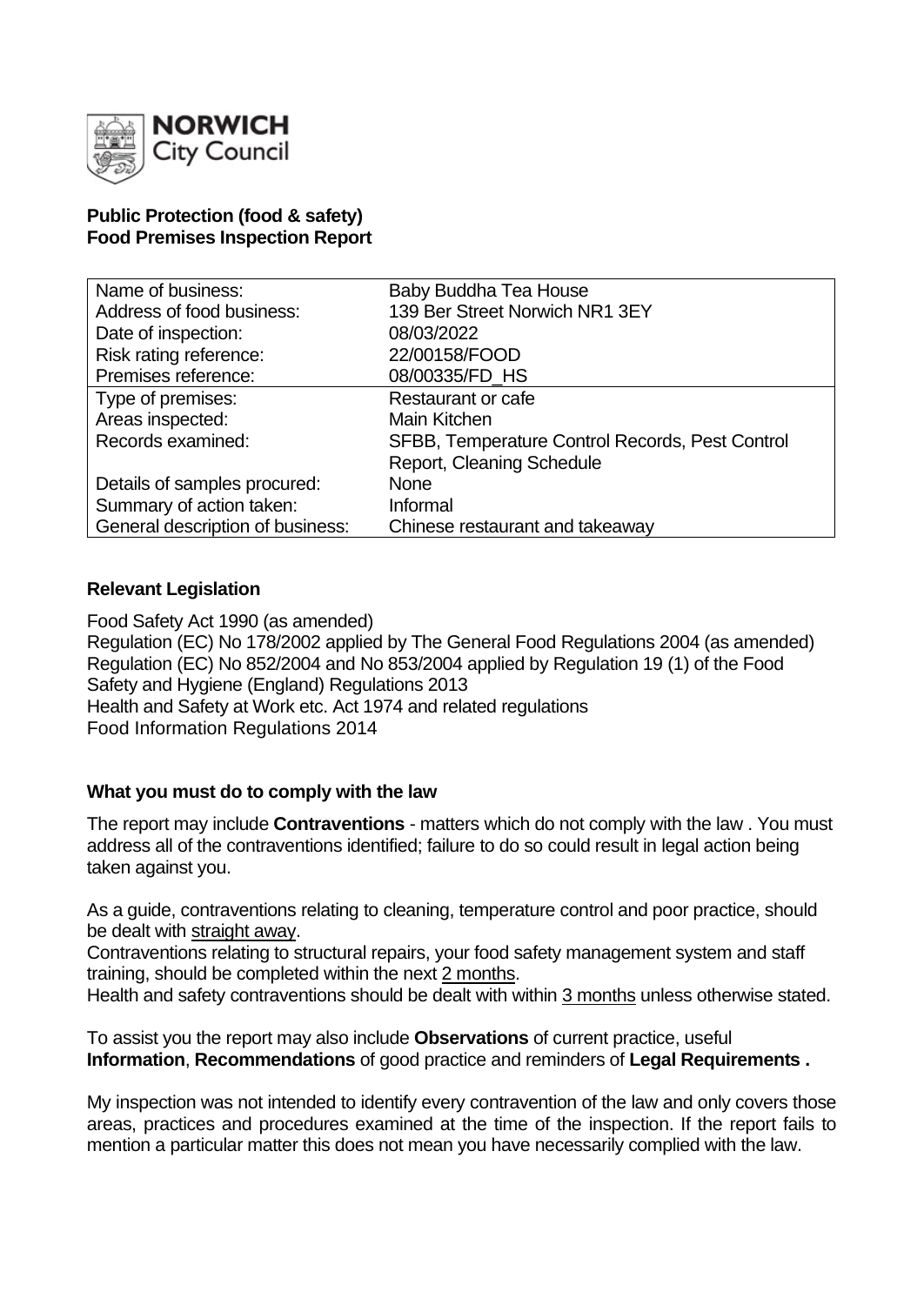# **FOOD SAFETY**

## **How we calculate your Food Hygiene Rating:**

The food safety section has been divided into the three areas which you are scored against for the hygiene rating: 1. food hygiene and safety procedures, 2. structural requirements and 3. confidence in management/control procedures. Each section begins with a summary of what was observed and the score you have been given. Details of how these scores combine to produce your overall food hygiene rating are shown in the table.

| <b>Compliance Area</b>                     |          |                |           | <b>You Score</b> |                |    |           |    |                 |  |
|--------------------------------------------|----------|----------------|-----------|------------------|----------------|----|-----------|----|-----------------|--|
| <b>Food Hygiene and Safety</b>             |          |                |           | $\Omega$         | $\overline{5}$ | 10 | 15        | 20 | 25              |  |
| <b>Structure and Cleaning</b>              |          |                |           | $\Omega$         | 5              | 10 | 15        | 20 | 25              |  |
| Confidence in management & control systems |          |                |           | $\overline{0}$   | 5.             | 10 | 15        | 20 | 30 <sub>1</sub> |  |
| <b>Your Total score</b>                    | $0 - 15$ | 20             | $25 - 30$ |                  | $35 - 40$      |    | $45 - 50$ |    | > 50            |  |
| <b>Your Worst score</b>                    | 5        | 10             | 10        |                  | 15             |    | 20        |    | $\sim$          |  |
| <b>Your Rating is</b>                      | 5        | $\overline{4}$ |           | 3                | 2              |    |           |    | $\overline{0}$  |  |

000300

Your Food Hygiene Rating is 3 - a generally satisfactory standard

# **1. Food Hygiene and Safety**

Food hygiene standards are generally satisfactory and maintained. There is evidence of some non-compliance with legal requirements. Some lapses are evident however generally you have satisfactory food handling practices and procedures and adequate control measures to prevent cross-contamination are in place. The contraventions require your attention; although not critical to food safety they may become so if not addressed. **(Score 10)**

# Contamination risks

**Contravention** The following exposed food to the general risk of cross-contamination with bacteria or allergens or its physical contamination with dirt, foreign objects or chemicals:

- many undated perishable items in chillers in both Kitchens, and therefore no clear system of how long items are kept
- personal food in chiller. Remove as can be source of contamination
- poor attention to cleaning food containers thoroughly; items found dirty and greasy
- open dry goods. Store sealed or in sealed containers
- broken equipment such as colander
- cardboard lids stored on dirty cardboard on worktop
- tea towel used under chopping board to stabilise. Use non slip mats designed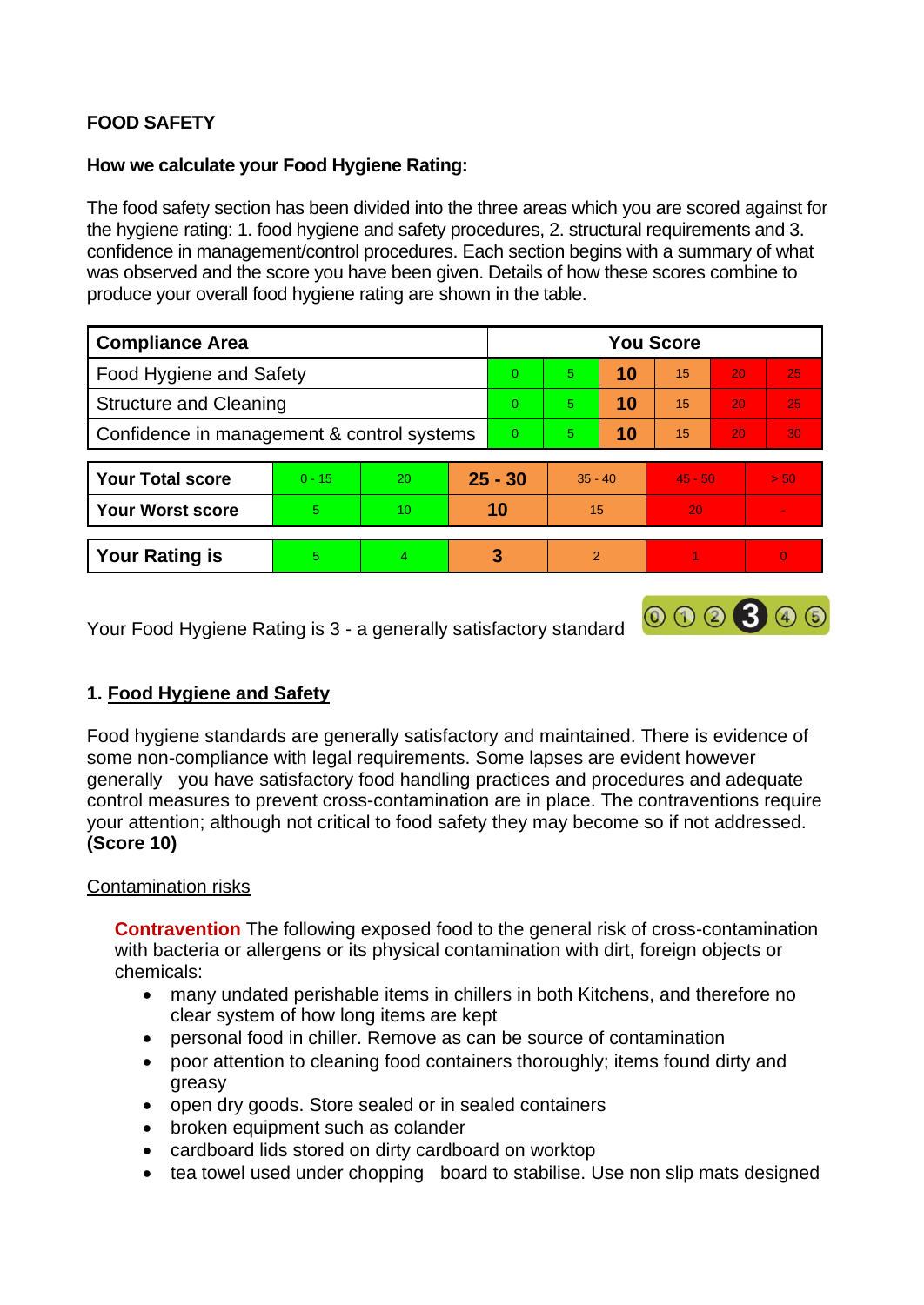for this.

• mop and bucket stored near clean utensils

**Guidance** The FSA (visit www.food.gov.uk for more information) has issued guidance on controlling E.coli 0157 through:

- the complete separation of raw and ready-to-eat food
- the correct use of wash-hand basins and thorough handwashing
- having dedicated equipment (including complex equipment) for raw and ready-to-eat foods
- thorough 2-stage cleaning and the correct use of sanitisers
- and by controlling the risks posed by soily vegetables.

### Hand-washing

**Contravention** The following indicated that hand-washing was not suitably managed:

• both wash hand basins in first floor Kitchen were obstructed with items in them, and therefore not available for immediate use.

**Information** Proper hand-washing is essential to prevent cross-contamination of E.coli 0157 and other harmful bacteria onto food and food contact surfaces. Handwashing should include the following steps:

- wet hands before applying soap
- good hand rubbing technique
- rinsing of hands
- hygienic drying

**Recommendation** After washing hands food handlers should turn the taps off using paper towel to prevent them from re contaminating their hands

#### Personal Hygiene

**Legal Requirement** You must ensure that any member of staff that you know or suspect has (or is a carrier of) a food-borne disease or infection (including vomiting, diarrhoea, skin infection, sores and open wounds) is excluded from working in any food handling area until they have been symptom free for 48 hours or until medical clearance has been obtained.

**Legal Requirement** All persons in food handling areas must wear suitable, clean, and where appropriate protective clothing.

**Recommendation** You claim that the clothing worn by staff is only worn at work. To further improve personal hygiene I suggest:

• chef-style trousers/top and apron be provided and worn. This will be easily identified as washable over-clothing, and only worn when preparing food.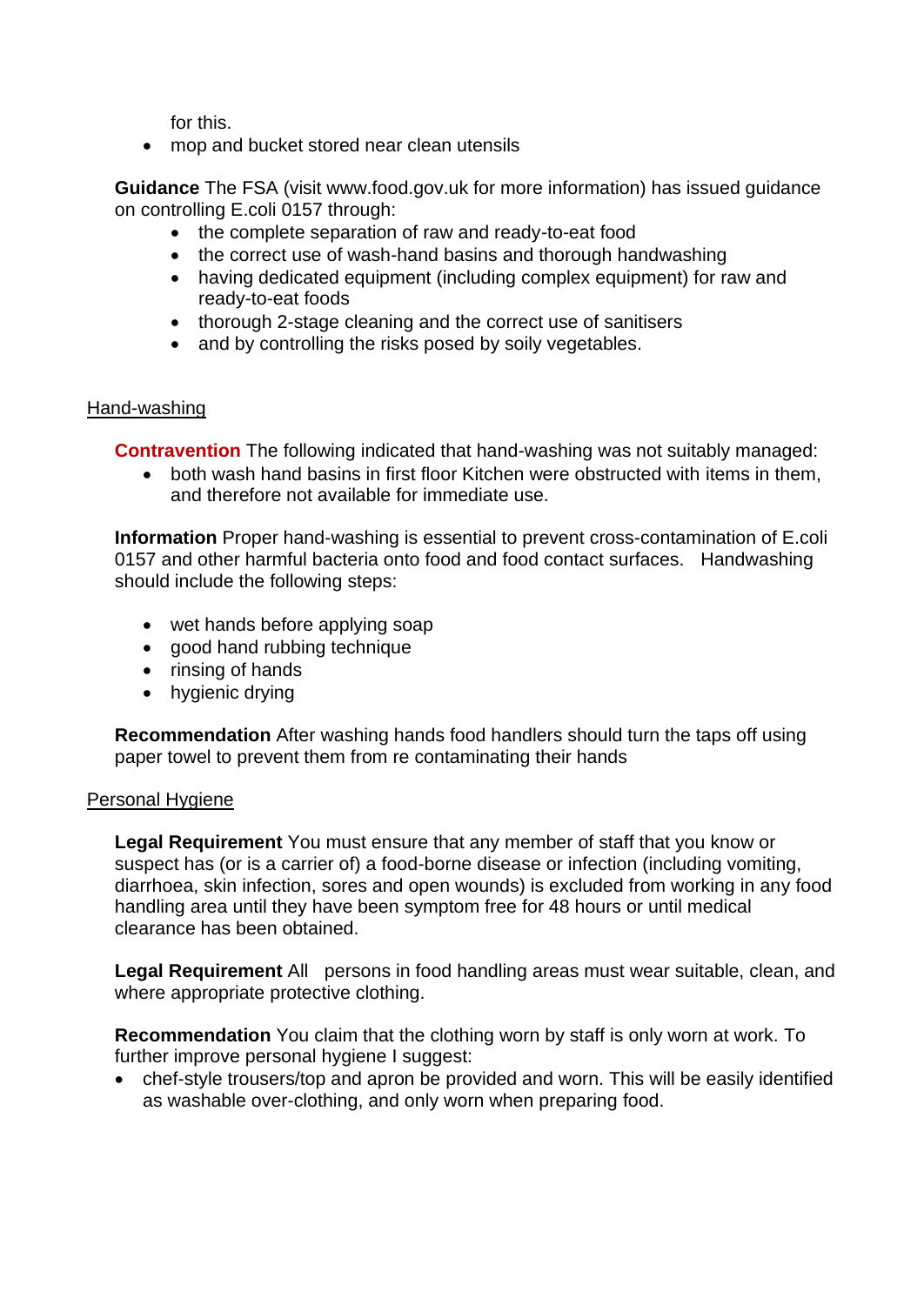## Temperature Control

**Contravention** The following evidence indicated there was a risk of bacteria growing/surviving on food:

- you were unaware of the correct hot holding temperature, and were not monitoring hot hold items such as rice. (Hot foods being kept warm should be above 63 degrees Celsius, or used within 2 hours)
- high risk foods for service may be at ambient temperature for short periods only. When busy these items may be used quickly, but when I inspected you had a very small number of customers, so there was no need for such large quantities to be at ambient temperature. As a general rule no high risk item should stay at room temperature for more than a single period of up to 4 hours.
- periods for cooling high risk items were too long, and you should aim to refrigerate them within 1.5 hours.
- you never calibrate the probe thermometer to check it is working.
- you have a probe thermometer but admitted it is never used to check cook or reheat temperatures. This should be done as a back up to standard cooking procedures and to support a due diligence defence. This is important as you cook larger items such as pork belly and whole duck.

**Guidance** It is essential to know that your probe thermometer is working properly. If the reading is outside these ranges you should replace your probe or return it to the manufacturer to be calibrated. A simple way to check a digital probe is to put it in iced water and boiling water:

- The readings in iced water should be between -1°C and 1°C.
- The readings in boiling water should be between 99°C and 101°C.

**Recommendation** Infrared thermometers can be used as a simple and speedy way of checking the surface temperatures of hot and cold food. When using them you need to remember that they measure the surface temperature of the food or wrapping rather than the core temperature.

**Observation** I was pleased to note you monitor fridge and freezer temperatures at least daily using a independent thermometer, and record these.

# Unfit food

**Contravention** The following foods were past the USE BY date and were thrown away:

• Unopened packet of fried fish rolls, use by16.02.22 were found in Dim Sum Kitchen.

**Recommendation** You should have a system to identify when open or prepared foods need to be used by or discarded, to ensure the food is fit for consumption. I recommend you apply labels which give a date that is 2 days after the day of production e.g. if food is opened on Monday it should be used by the end of Wednesday (an exception is rice which should not be kept longer than 24 hours)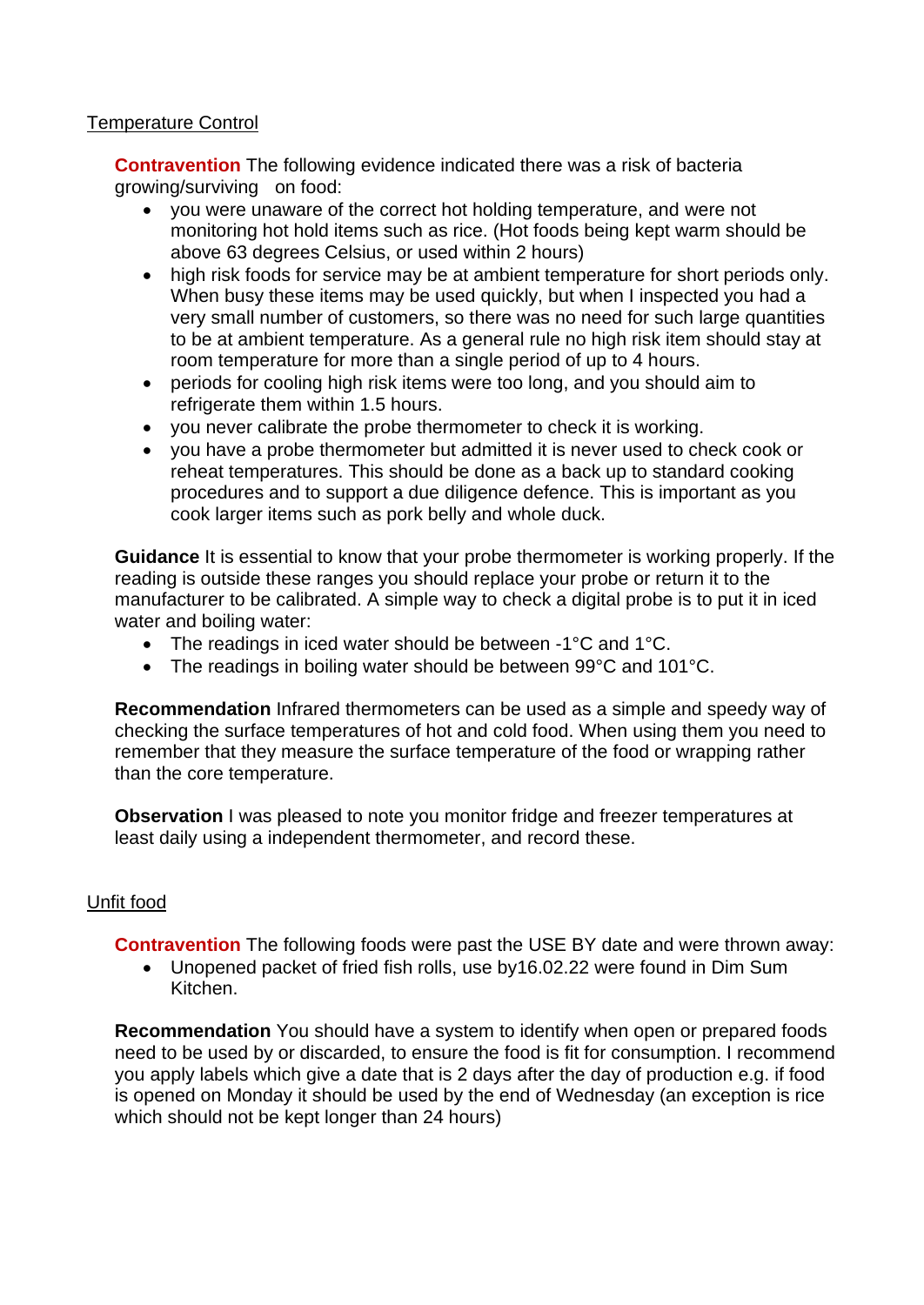#### Poor Practices

**Contravention** The following matters represented poor practice and if allowed to continue may cause food to become contaminated or lead to its deterioration:

• Waffles with Best Before15.2.22 and chocolate brownie Best Before 16.12.21 were found in the Dim Sum Kitchen amongst commercial food. You claimed these were not being sold, but should therefore be kept separately.

## **2. Structure and Cleaning**

The structure facilities and standard of cleaning and maintenance are of a generally satisfactory standard but there are some repairs and/or improvements which are required in order for you to comply with the law. Pest control and waste disposal provisions are adequate. The contraventions require your attention; although not critical to food safety they may become so if not addressed. **(Score 10)**

#### Cleaning of Structure

**Contravention** The following items were dirty and require more frequent and thorough cleaning:

- around equipment feet and behind and under and between equipment
- the top of the dim sum cooker
- in between worktops when pulled apart

**Recommendation** Remove cardboard from shelves.

#### Cleaning of Equipment and Food Contact Surfaces

**Contravention** The following items are dirty and must be cleaned:

- microwave
- upper kitchen fridge fan
- lids to rice cookers
- some of the traditional cooking baskets and lids

**Information** Please refer to www.food.gov.uk/business-guidance/e-coli-crosscontamination-guidance

### Cleaning Chemicals / Materials / Equipment and Methods

**Information** A surface sanitiser may be rendered ineffective if you are not following the correct dilutions or allowing a sufficient time for the product to work (CONTACT TIME). Always follow the instructions on the product label.

**Information** You must ensure that the sanitisers you use are effective against bacteria. Ensure hat they meet the following standards BS EN 1276:1997 and 13697:2001.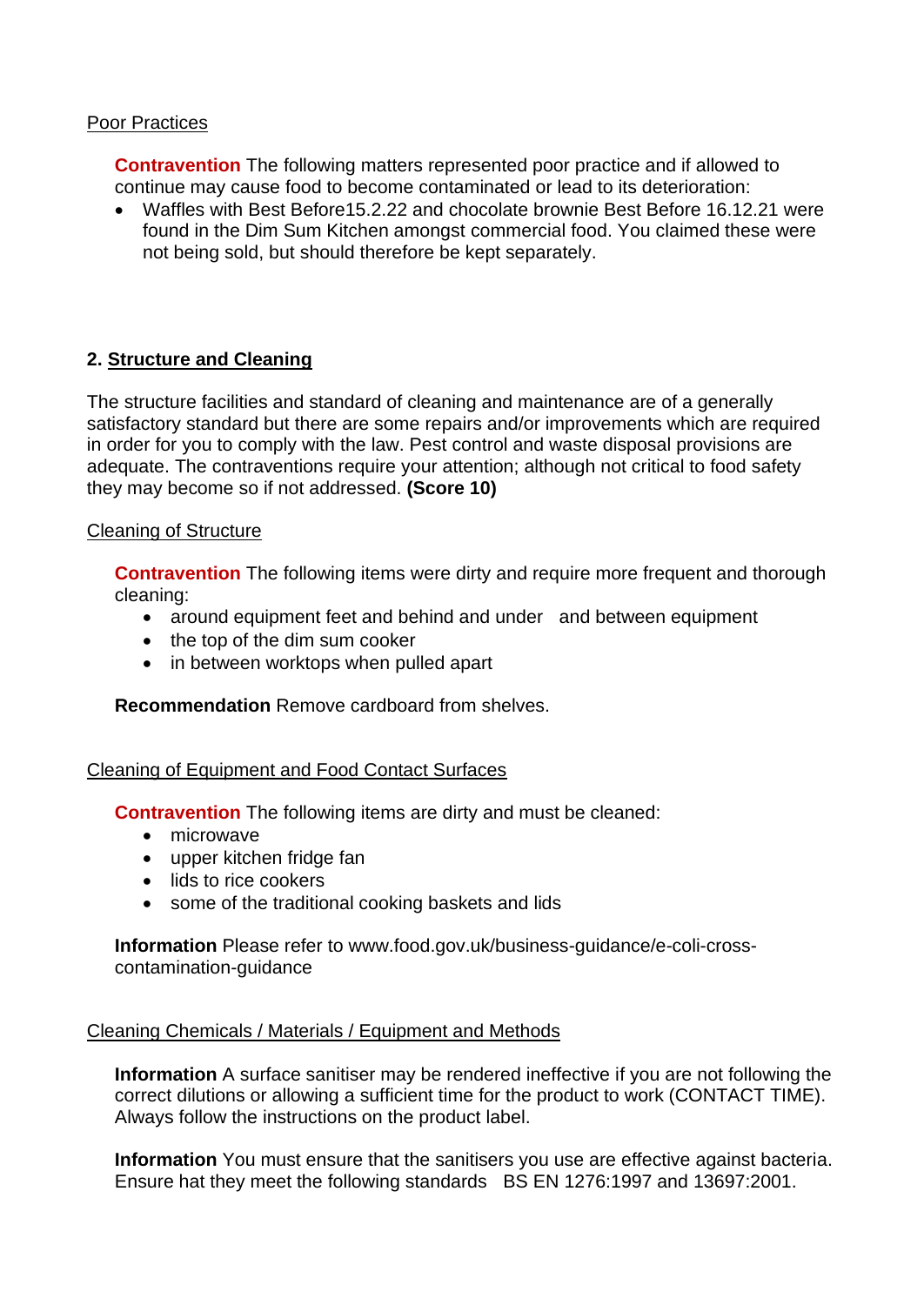**Guidance** Even when using a surface sanitiser you should be following the 'two-stage' cleaning method. Apply the sanitiser once to remove visible dirt and food debris and then a second time to ensure effective disinfection. Make sure you follow the correct contact time for the product.

**Recommendation** Use disposable paper wipes for cleaning and for mopping up spillages.

**Recommendation** Store items such as mops, buckets and rooms in an area, room or cupboard separate from a food areas.

**Contravention** Your sanitiser met the recommended BS. However staff were unaware of the 60 second contact time.

#### **Maintenance**

**Contravention** The following had not been suitably maintained and must be repaired or replaced:

• splits or holes in flooring in first floor kitchen.

#### Facilities and Structural provision

**Recommendation** Do not use cardboard on floor surfaces, as the floor cannot be kept clean. (If floor surfaces are slippery then action should be taken to improve the non-slip property of the floor surface and the type of shoes worn by staff should be reviewed).

**Observation** You have a dishwasher.

#### Pest Control

**Guidance** Keep the outside of the building clear of anything that might attract pests or provide shelter such as rubbish and overgrown vegetation.

**Observation** I was pleased to see that the premises was proofed against the entry of pests and that pest control procedures were in place.

#### **3. Confidence in Management**

There are generally satisfactory food safety controls in place although there is evidence of some non-compliance with the law. The contraventions require your attention; although not critical to food safety they may become so if not addressed. **(Score 10)**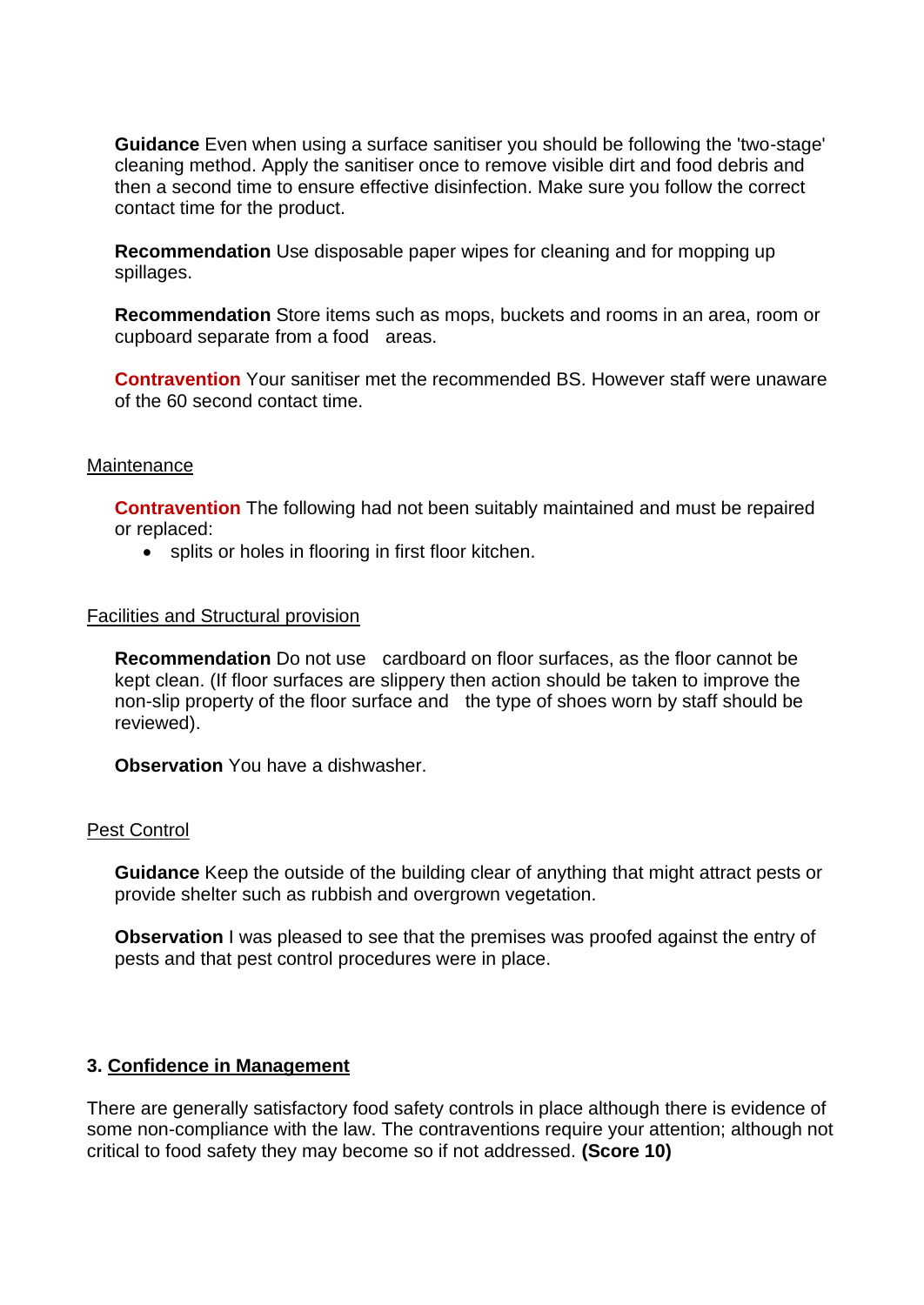## Type of Food Safety Management System Required

**Observation** You had colour-coded equipment and effective separation between raw and ready-to-eat food at all stages in your operation.

## Food Hazard Identification and Control

**Contravention** The following pre-requisites have not been met and this means that your food safety management system will be ineffective:

- cleaning and sanitation are poor
- staff training is inadequate

**Contravention** The control methods you have put in place at the following critical control points are not sufficient:

- bacteria growing on food
- bacteria surviving in cooked food

### Proving Your Arrangements are Working Well

**Contravention** You are not working to the following safe methods in your SFBB pack:

- personal hygiene / handwashing
- cloths / cross contamination
- chilling / chilled storage / display of chilled food
- maintenance / pest control
- chilling down hot food / freezing / defrosting

### **Traceability**

**Observation** Your records were such that food could easily be traced back to its supplier.

### Waste Food and other Refuse

**Observation** You had measures in place to dispose of waste food appropriately and were employing the services of an approved waste contractor.

### **Training**

**Contravention** The following evidence indicates there is a staff training need as food handlers:

• had not all carried out any appropriate formal training in food hygiene (Level 2 Food Safety or equivalent), and practices supported a lack of knowledge in some areas.

**Recommendation** A Level 2 Award in Food Safety in Catering or its equivalent (a 6 hour course leading to the award of a recognised certificate in food hygiene) would be